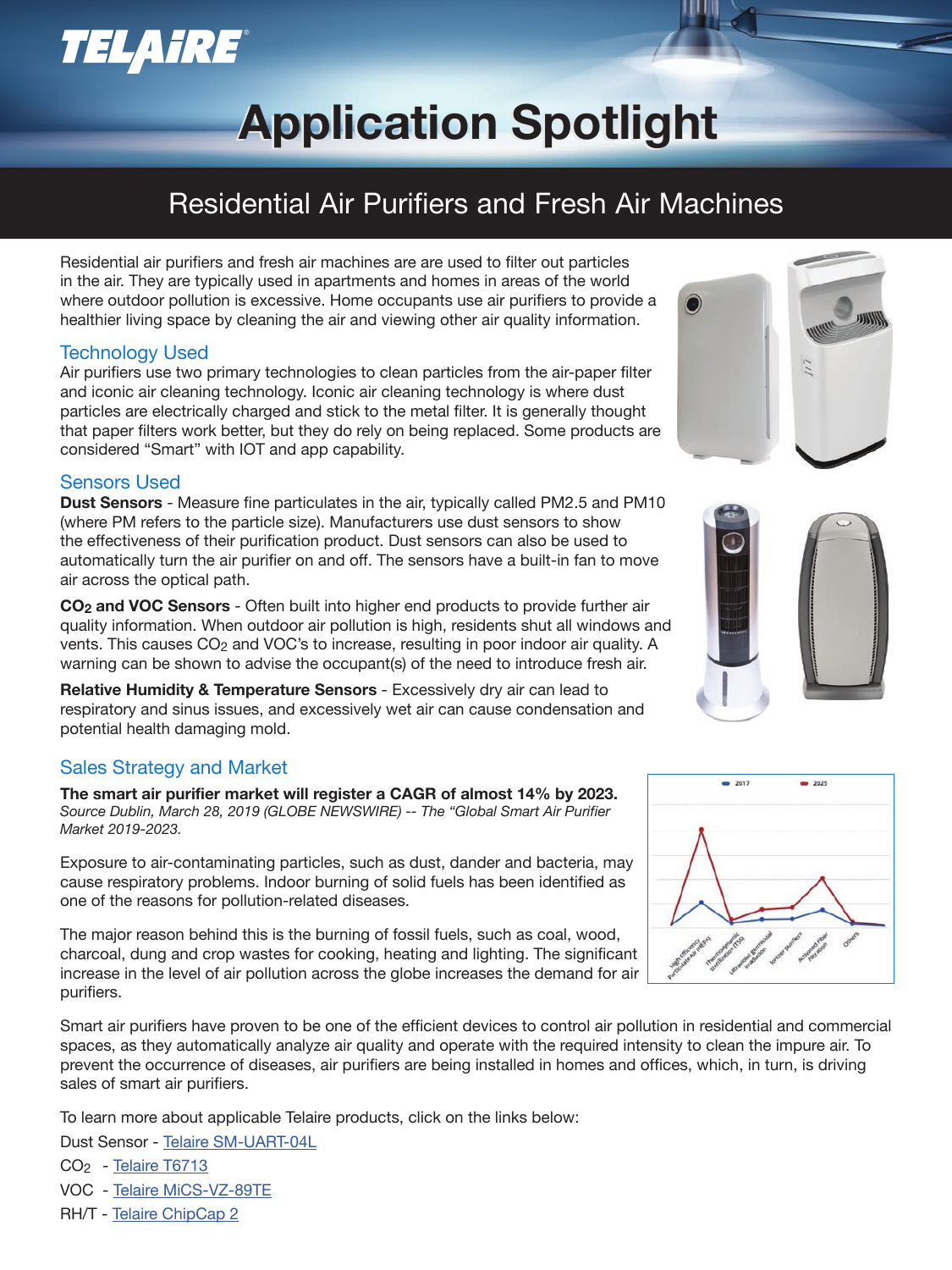## Carbon Dioxide (CO<sub>2</sub>) Sensor

The Telaire T6703 is specifically designed for high volume OEM's. The T6703 Series is available in 2 ranges: 0-2000 ppm and 0-5000ppm (-5K). The simple interface and 5V input and I<sup>2</sup>C output allows for quick and simple integration. The T6703 is the smallest Non-Dispersive Infrared (NDIR) CO<sub>2</sub> Sensor of this type on the market. NDIR sensors out-performs electrochemical sensors in accuracy, repeatability and longevity.

T6703 has patented ABC Logic™, and Telaire warranties the calibration for life.

Telaire is the largest manufacturer of NDIR CO2 Sensors in the world with the capacity to expand production quickly and easily at its Tijuana, Mexico, facility.

With its unrivaled quality and production systems, Telaire invites OEM's to visit its manufacturing facility.

## Particulate Dust Sensor

Telaire SM-UART-04L is a PM2.5 laser-based sensor that detects dust particle concentration in air by using an optical sensing method. A laser light emitting diode (LED) and a photo sensor are optically arranged in the device. The photo sensor detects the reflected laser LED light by dust particles in air. The dust sensor can detect small particles from large house dust by the pulse pattern of the signal output.

Telaire's state-of-the-art dust laboratories, located in Shanghai and Changzhou, China, have developed propriety techniques for calibration that provide for consistent accuracy and repeatability.

The SM-UART-04L has small package with built-in fan allowing simple and easy integration for OEM's.

### Humidity & Temperature Sensor

The Telaire ChipCap® 2 offers the most advanced and cost-effective humidity and temperature sensing solution for virtually any type of application.

A capacitive polymer sensor chip and a CMOS integrated circuit with EEPROM are integrated into one embedded system in a reflow solderable SMD package.

Individually calibrated and tested, ChipCap 2 performs at  $\pm 2\%$  from 20% to 80% RH  $(\pm 3\%$  over entire humidity range), and is simple and ready to use without further calibration or temperature compensation.

ChipCap 2 provides linear output signals in various interfaces to meet specific customer requirements:

- Digital I<sup>2</sup>C interface
- Pulse Density Modulated (PDM) convertible to analog signal
- Alarm function for preset control at min/max humidity
- Also available as a Single In-line Package (SIP) module allowing for fast, simple field replacement and faster response.



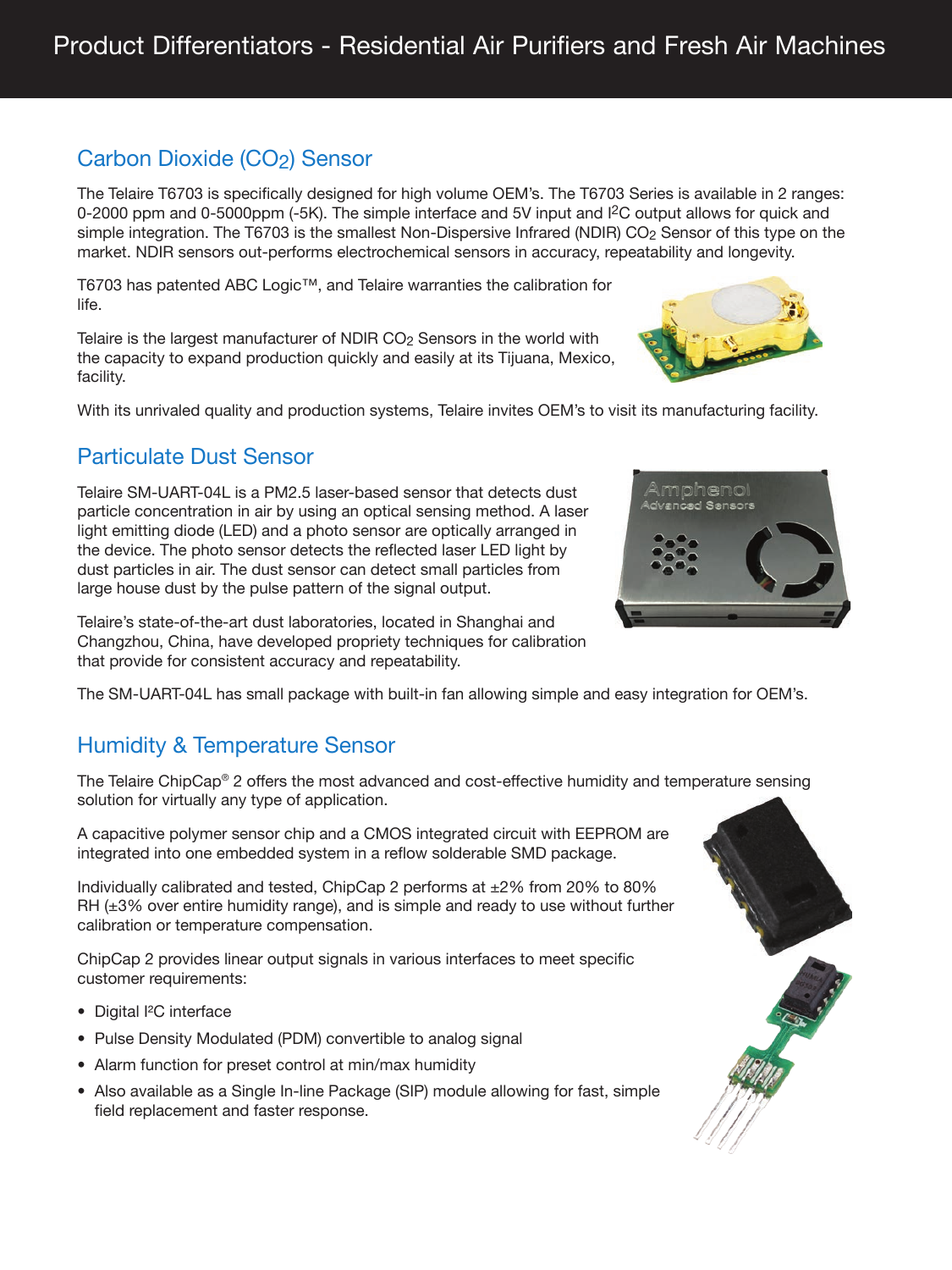## VOC Sensor

The Telaire MiCS-VZ-89TE Integrated Sensor Module combines stateof-the-art MOS sensor technology with intelligent detection algorithms to monitor VOC variations in confined spaces, such as meeting rooms and vehicle cabins.

The dual signal output can be used to control ventilation on-demand, saving energy and reducing cost-of-ownership.

- Calibration-free
- Low power
- Wide VOC detection range
- High sensitivity
- High resistance to shocks and vibrations